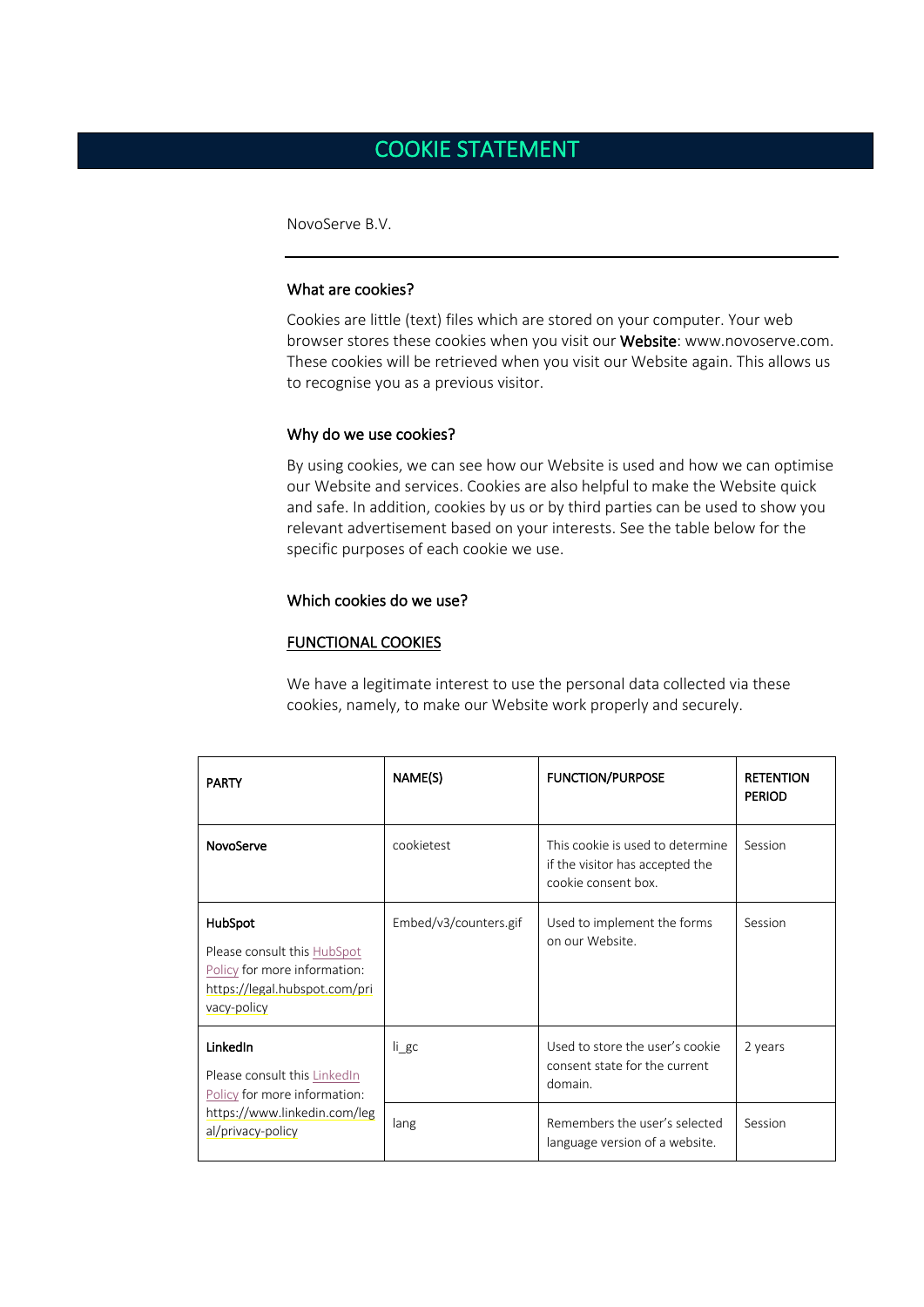| Google<br>Please consult this Google<br>Policy for more information:                                                     | GRECAPTCHA                                         | This cookie is used to<br>distinguish between humans<br>and bots. | 179 days |
|--------------------------------------------------------------------------------------------------------------------------|----------------------------------------------------|-------------------------------------------------------------------|----------|
| https://policies.google.com/p<br>rivacy?hl=en-US                                                                         | rc::a<br>rc::b<br>rc::c                            | This cookie is used to<br>distinguish between humans<br>and bots. | Session  |
| Google<br>Please consult this Google<br>Policy for more information:<br>https://policies.google.com/p<br>rivacy?hl=en-US | test_cookie                                        | Used to check if the user's<br>browser supports cookies.          | $1$ day  |
| NovoServe                                                                                                                | crisp-<br>client%2Fsession%2F#G<br>UID# (6 months) | Used to enable our LiveChat.                                      | 6 months |
| NovoServe                                                                                                                | crisp-client/domain-<br>detect/#                   | Used to enable our LiveChat.                                      | Session  |
| NovoServe                                                                                                                | WHMCSy551iLvnhYt7                                  | Used to enable login in our<br>Client Portal.                     | Session  |

## ANALYTICAL/STATISTICAL COOKIES

We ask for your consent to use these cookies. You may always withdraw your consent. You can do this via https://www.novoserve.com/?withdrawCookies

| <b>PARTY</b> | <b>NAME</b> | <b>FUNCTION/PURPOSE</b>                                                                                                        | <b>RETENTION</b><br><b>PERIOD</b> |
|--------------|-------------|--------------------------------------------------------------------------------------------------------------------------------|-----------------------------------|
| NovoServe    | ga          | Registers a unique ID that is<br>used to generate statistical data<br>on how visitors use the Website<br>via Google Analytics. | 2 years                           |
|              | gat         | Used by Google Analytics to<br>throttle request rate.                                                                          | 1 day                             |
|              | $\_$ gid    | Registers a unique ID that is<br>used to generate statistical data<br>on how visitors use the Website<br>via Google Analytics. | 1 day                             |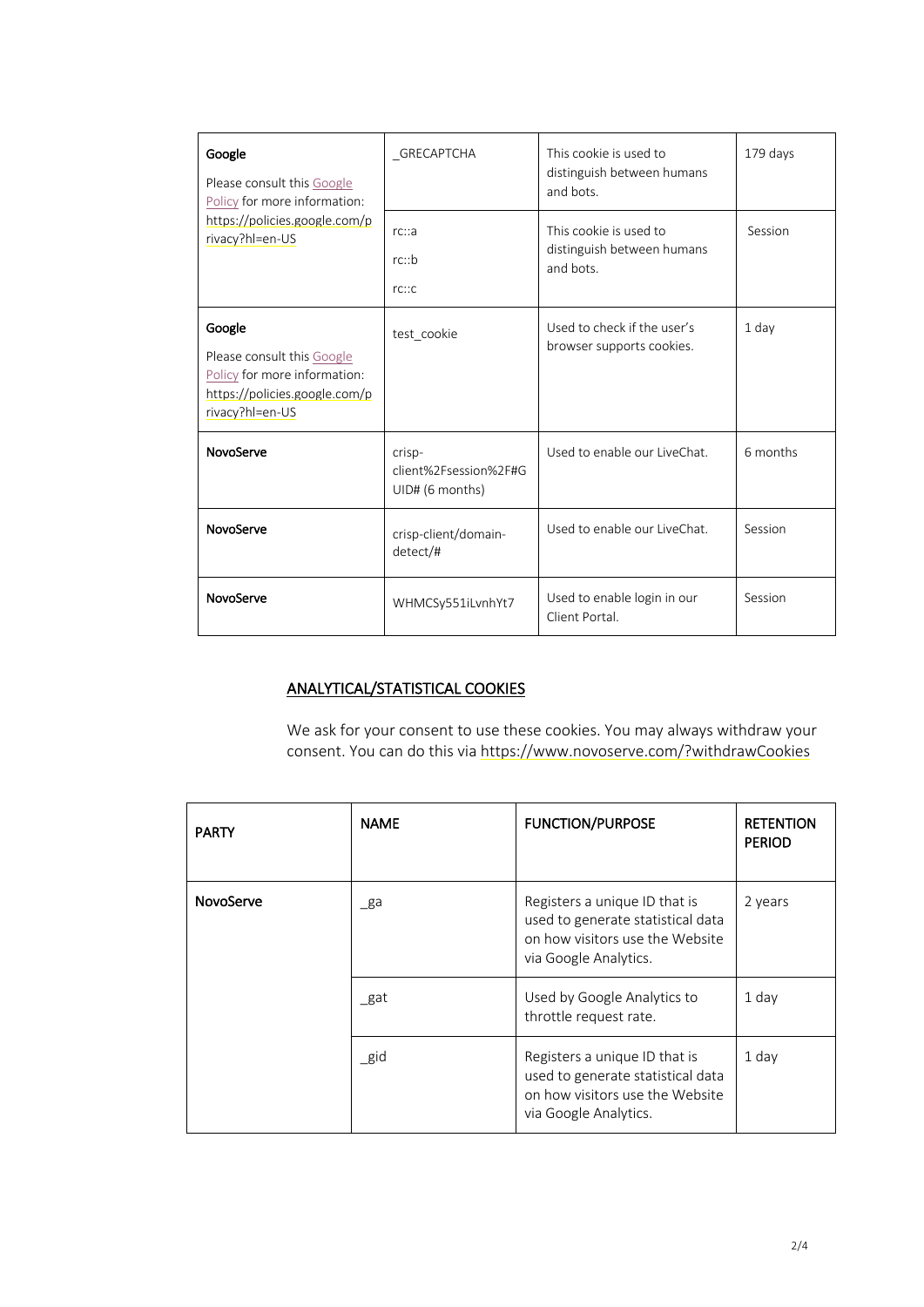| <b>LinkedIn</b>                                                                                                      | AnalyticsSyncHistory | Used in connection with data-                         | 29 days |
|----------------------------------------------------------------------------------------------------------------------|----------------------|-------------------------------------------------------|---------|
| Please consult this<br>LinkedIn Policy for<br>more information:<br>https://www.linkedin.c<br>om/legal/privacy-policy |                      | synchronization with third-party<br>analysis service. |         |

## TRACKING COOKIES

We ask for consent to use these cookies. You may always withdraw your consent. You can do this via https://www.novoserve.com/?withdrawCookies

| <b>PARTY</b>                                                                                                                         | <b>NAME</b>         | <b>FUNCTION/PURPOSE</b>                                                                                                         | <b>RETENTION</b><br><b>PERIOD</b> |
|--------------------------------------------------------------------------------------------------------------------------------------|---------------------|---------------------------------------------------------------------------------------------------------------------------------|-----------------------------------|
| NovoServe                                                                                                                            | fbp                 | Used by Facebook to deliver a series of<br>advertisement products such as real<br>time bidding from third party<br>advertisers. | 3 months                          |
|                                                                                                                                      | _glc_au             | Used by Google AdSense for<br>experimenting with advertisement<br>efficiency across websites using their<br>services.           | 3 months                          |
| LinkedIn<br>Please consult this<br>LinkedIn Policy for<br>more information:<br>https://www.linkedin.<br>com/legal/privacy-<br>policy | bcookie<br>bscookie | Used by the social networking service,<br>LinkedIn, for tracking the use of<br>embedded services.                               | 2 years                           |
|                                                                                                                                      | lang                | Set by LinkedIn when a web page<br>contains an embedded "Follow us"<br>panel.                                                   | Session                           |
|                                                                                                                                      | lidc                | Used by the social networking service,<br>LinkedIn, for tracking the use of<br>embedded services.                               | 1 day                             |
|                                                                                                                                      | UserMatchHistory    | Ensures visitor browsing-security by<br>preventing cross-site request forgery.                                                  | 29 days                           |
| Facebook<br>Please consult this<br>Facebook policy for<br>more information:                                                          | fr                  | Used by Facebook to deliver a series of<br>advertisement products such as real<br>time bidding from third party<br>advertisers. | 3 months                          |